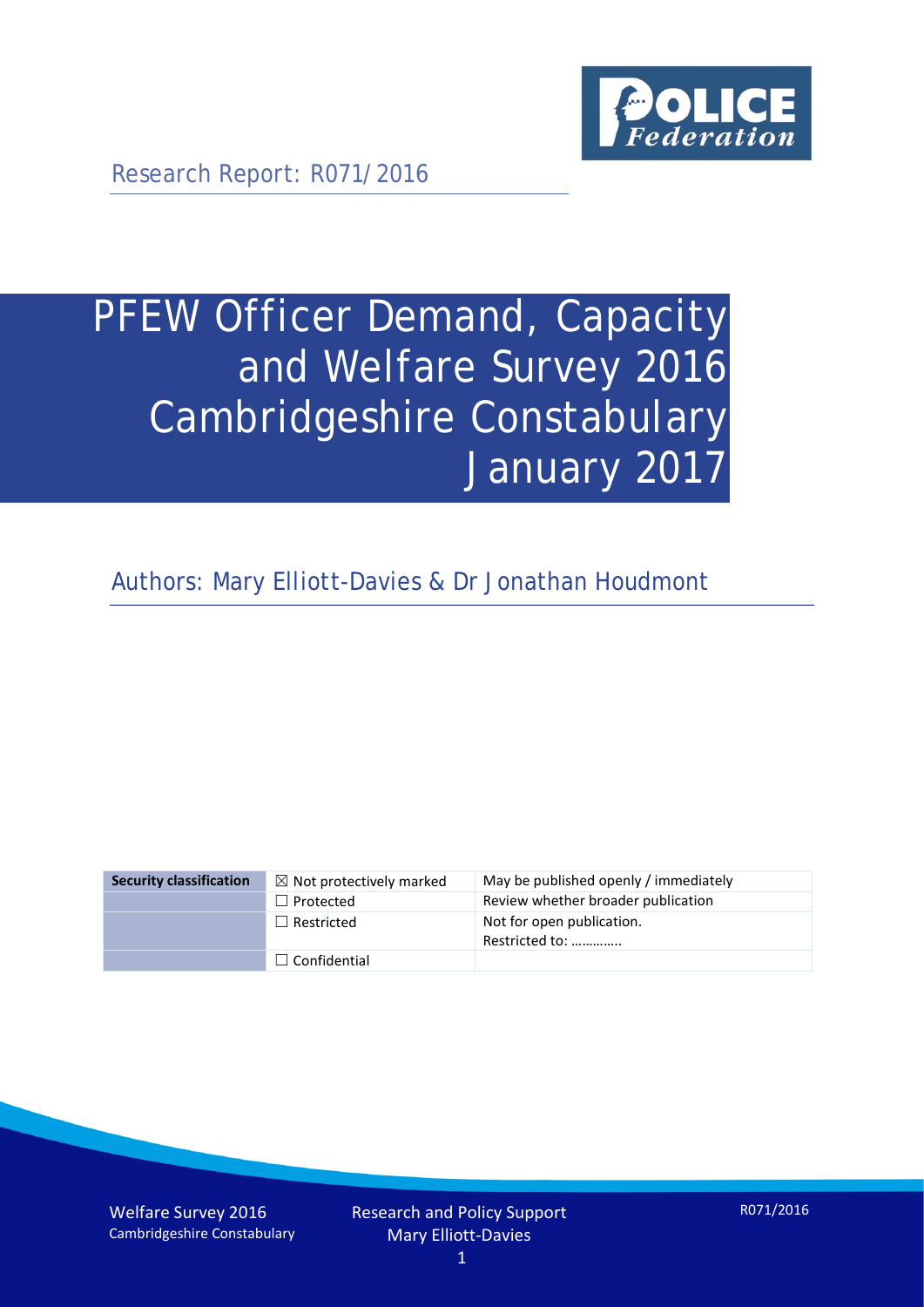# **1. FOREWORD**

#### **INTRODUCTION**

In recent times policing in England and Wales has experienced unprecedented budgetary cuts amount[i](#page-15-0)ng to an 18% real-term reduction since 2010.<sup>1</sup> The impact on police officer numbers has been considerable, with a 14% fall in officer numbers over a seven year period from a high of 143,734 in 2009<sup>[ii](#page-15-1)</sup> to 124,066 in March 2016.<sup>[iii](#page-15-2)</sup> Evidence from a focus group study conducted by the PFEW<sup>[iv](#page-15-3)</sup> highlighted that these reduction's may be having a negative effect on officers individual wellbeing. It was within this context that the 2016 PFEW Officer Demand, Capacity, and Welfare Survey took place.

This report provides a summary of responses to key questions from the 2016 PFEW Officer Demand, Capacity, and Welfare Survey from respondents in **Cambridgeshire Constabulary**.

Where appropriate, details of average responses for the police service as a whole are also presented. However, differences between the national and local responses have not been tested statistically and therefore any differences reported are for guidance only and must be treated with caution.

Force rankings have not been included due to the vast range of response rates across forces (2.1% - 34.2%), making comparisons inappropriate without the application of inferential statistics to address the extreme variations in sample sizes (range: 34 -3909). In addition, forces with less than 100 respondents were not provided with a force level report as their sample size was too small to be representative of the force as a whole and may have enabled identification of individuals based on their demographics.

Please be aware that the total number of responses for each item may vary slightly as not all items were answered by all respondents, and all percentages are rounded to the nearest whole number. In addition, the actual differences between any and all groups may be quite small and these details should be considered when interpreting the data.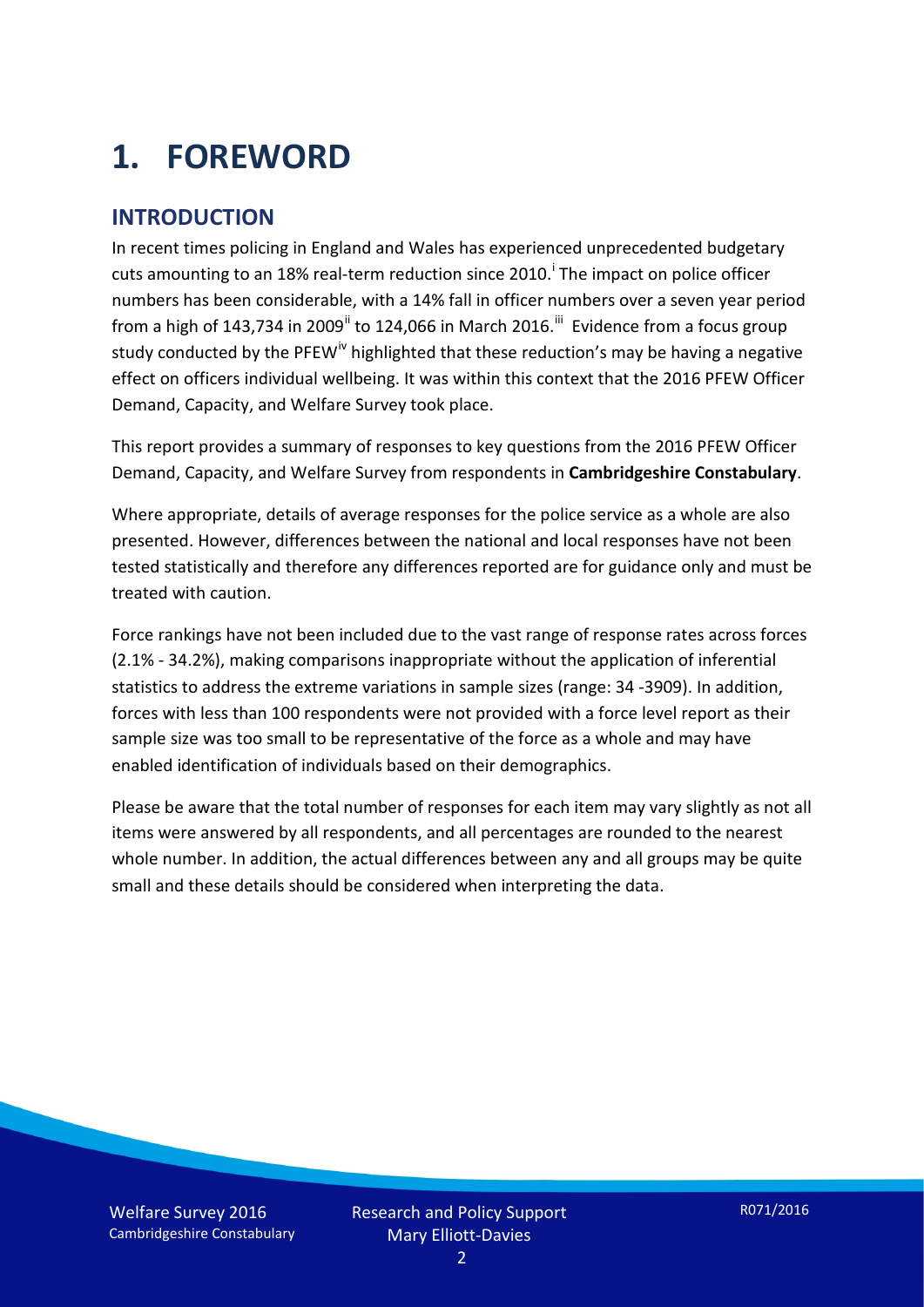#### **RESPONSE RATES AND DEMOGRAPHICS**

Survey responses were gathered over a four-week period in February 2016. All officers of the federated ranks in England and Wales were eligible to participate. Analyses were conducted on a sample of 16,841 responses drawn from all 43 forces across England and Wales.  $^1$  $^1$  The national response rate for the 2016 survey was 14%.

223 responses were received from Cambridgeshire Constabulary, representing a response rate of around 17%.<sup>[2](#page-2-1)</sup> The margin of error for this report has been calculated using the size of the sample and the population. At a 95% confidence level, this force report has a 6% margin of error. If the margin of error is less than 5%, it can be considered to be within the normal bounds of academic rigor.<sup>[3](#page-2-2)</sup> If this threshold has not been met, the results from this report must be interpreted with caution.

Overall 1% of respondents (*N*=237) to the survey declined to state which force they belonged to. These responses have been included within the national data but are excluded from force-level analyses.

69% of responses from Cambridgeshire Constabulary were received from male officers and 31% of responses were from female officers. In regards to rank, 71% of respondents from Cambridgeshire Constabulary were Constables, 22% were Sergeants and 8% were Inspectors or Chief Inspectors. 2% of responses from Cambridgeshire Constabulary were received from Black and Minority Ethnic (BME) officers.

-

<span id="page-2-0"></span> $1$  Data were removed where the respondent indicated they were not currently a police officer or they gave implausible answers – for full exclusion criteria, please see Houdmont & Elliott-Davies (2016).<br><sup>2</sup> Based on March 2016 Home Office figures of officer headcount.

<span id="page-2-1"></span>

<span id="page-2-2"></span> $3$  The generally accepted academic standards is a 95% confidence level with a 5% (or less) margin of error.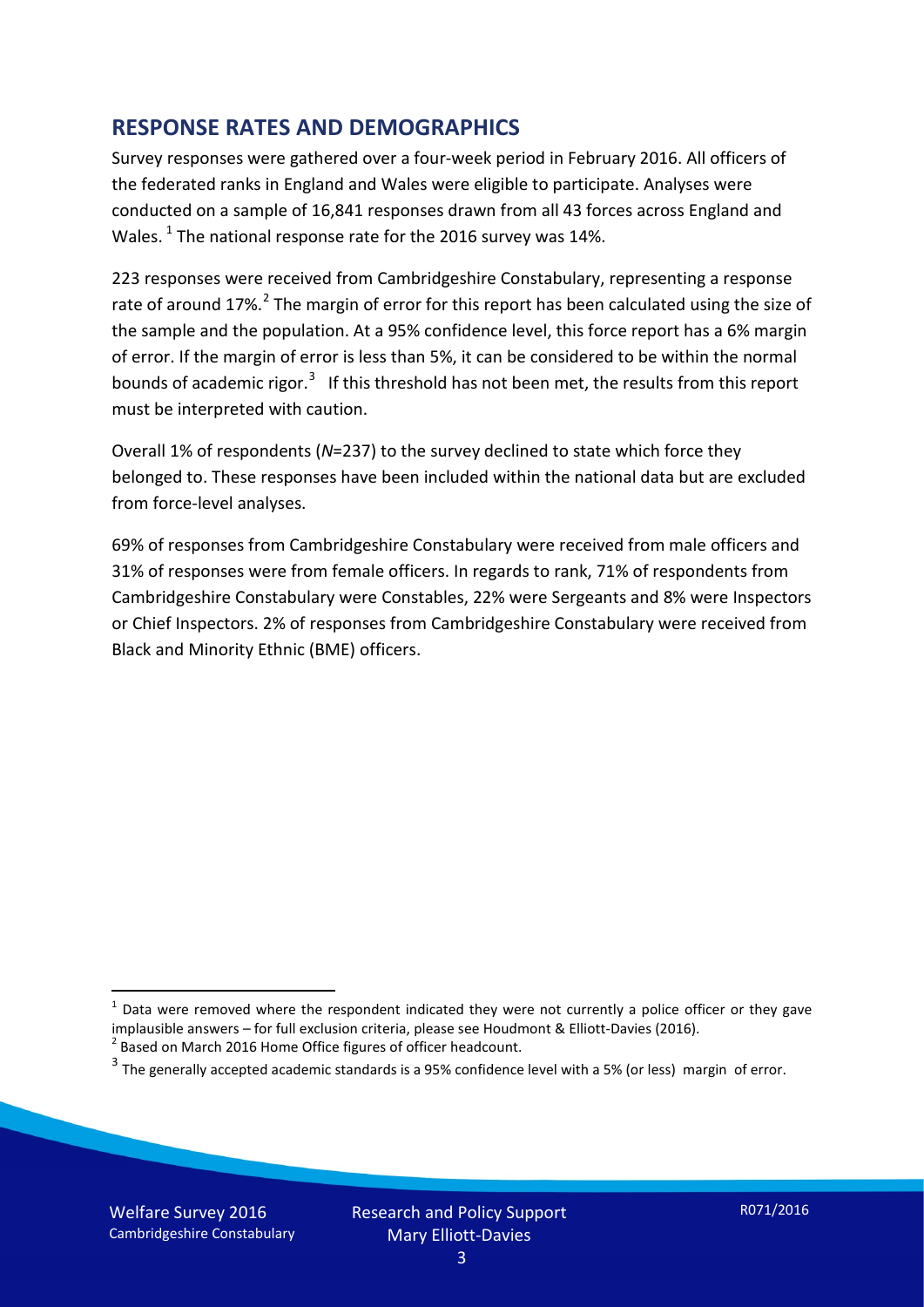# **2. DEMAND**

### **2.1. WORKLOAD**

65% of respondents from Cambridgeshire Constabulary told us that their workload is currently too high. This was lower than the proportion of national respondents who reported their workload was too high (66%).

#### **2.2. HSE MANAGEMENT STANDARDS**

The UK Health and Safety Executive published the Management Standards Indicator Tool (MSIT) to assist organisations in the assessment of workers exposure to dimensions of the psychosocial work en[v](#page-15-4)ironment that, if not properly managed, can lead to harm to health.<sup>v</sup> The 25-item version of the MSIT<sup>[vi](#page-15-5)</sup> contains four items that measure job demands.

24% of respondents from Cambridgeshire Constabulary told us that they often or always have unachievable deadlines, and 43% that they have to neglect some tasks because they have too much to do. Findings for the MSIT job demand items for Cambridgeshire Constabulary are presented in Figure 1 below.



*Figure 1. Cambridgeshire Constabulary: HSE MSIT Job Demands*

Welfare Survey 2016 Cambridgeshire Constabulary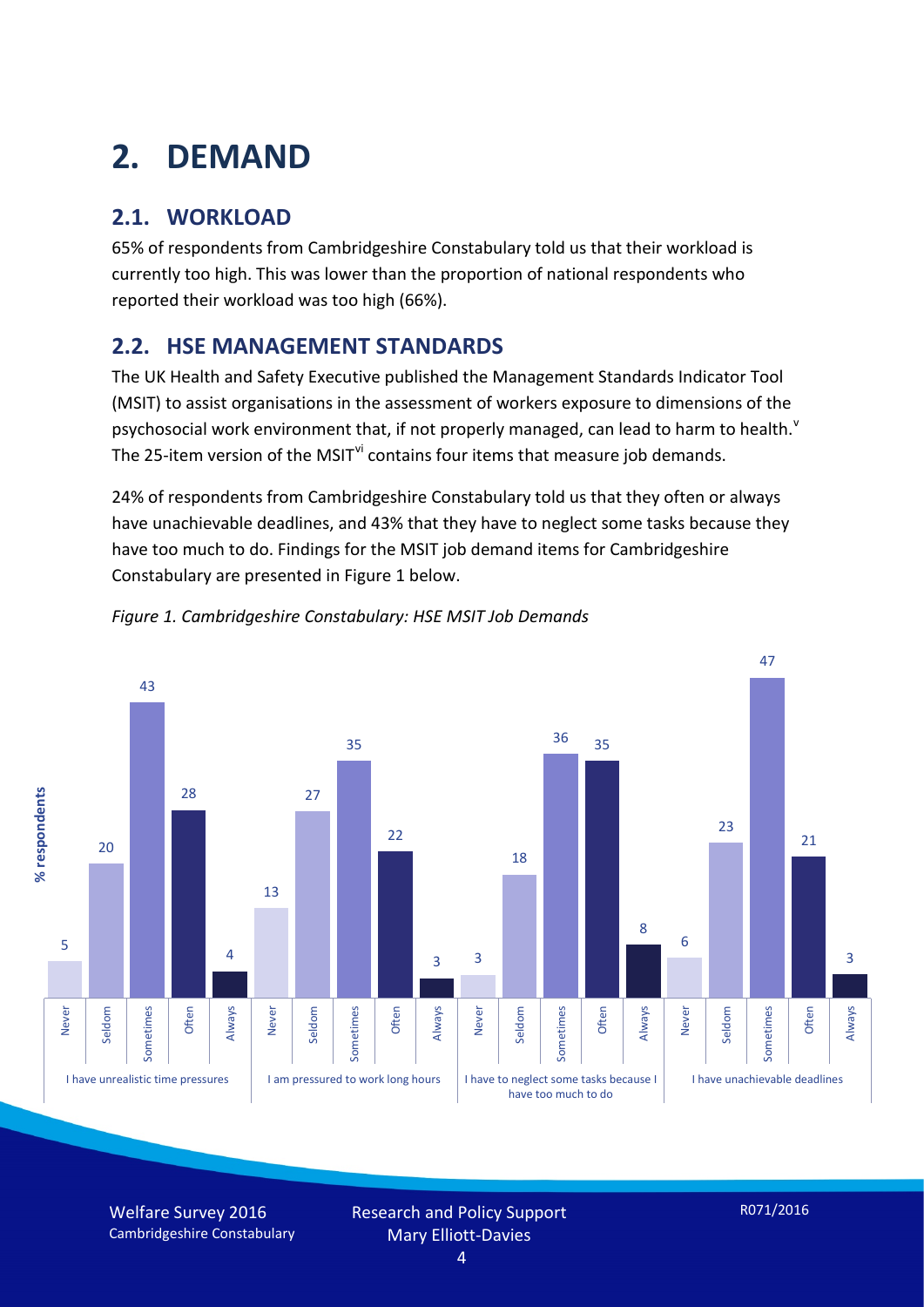#### **2.3. AMOUNT AND PACE OF WORK**

A set of statements were developed for the current study to assess aspects of job demands in regards to the amount and pace of work. Findings for Cambridgeshire Constabulary are presented in Figure 2.



65% of respondents from Cambridgeshire Constabulary *disagreed* or *strongly disagreed* that they were able to meet all of the conflicting demands on their time and 83% of respondents from Cambridgeshire Constabulary *disagreed* or *strongly disagreed* that there are enough officers to manage all the demands made on their team/unit.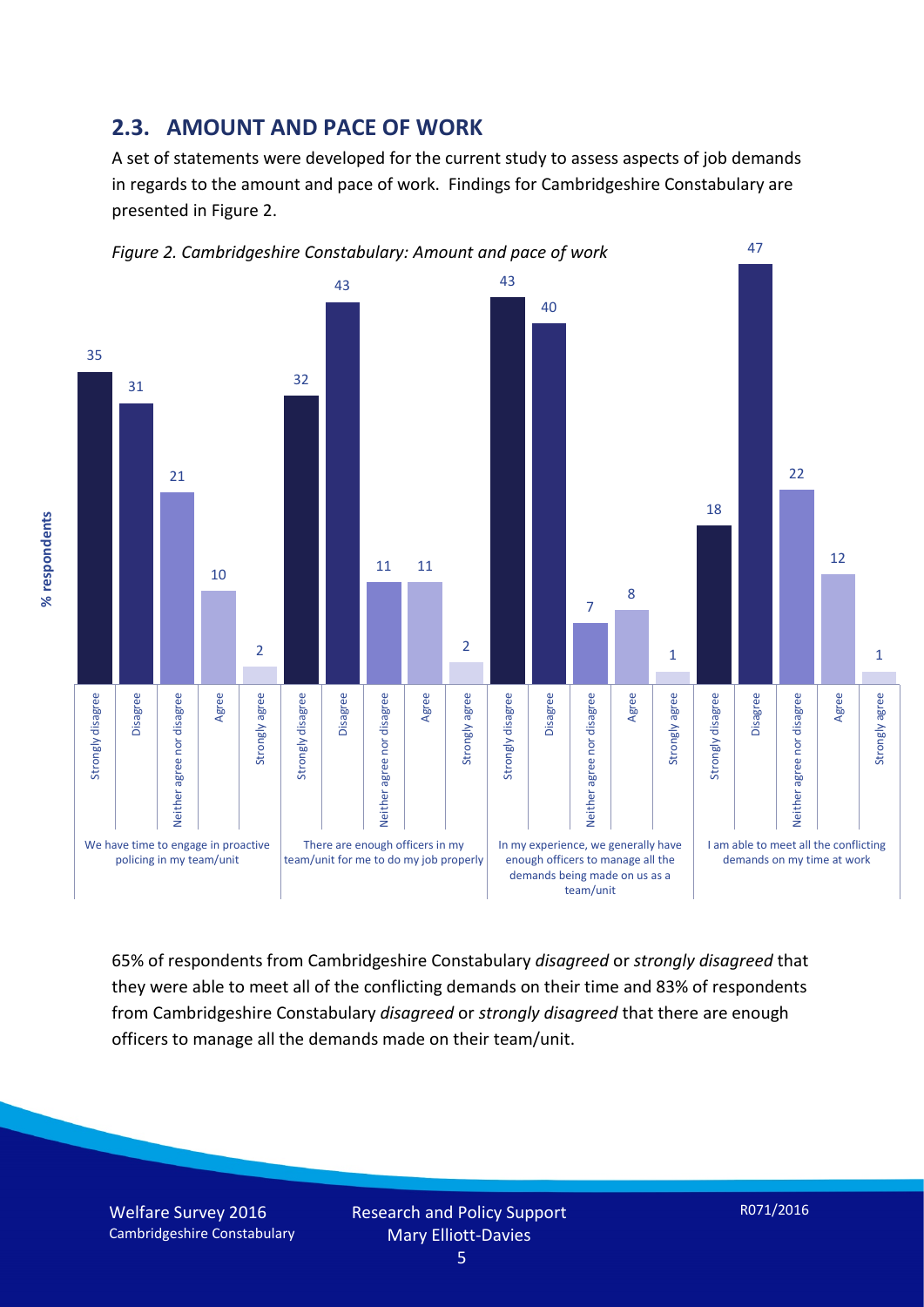# **3. CAPACITY**

#### **3.1. MINIMUM OFFICER STAFFING**

We asked respondents whether or not their team or unit has a minimum officer staffing level and 72% of respondents from Cambridgeshire Constabulary indicated that their team or unit had a minimum officer staffing level. Among respondents whose team or unit had a minimum officer staffing level, 19% indicated that this level was achieved *never* or *rarely*.

#### **3.2. OFFICER STAFFING ARRANGEMENTS**

Respondents were asked whether they had been told how officer staffing levels in their team/unit were determined and whether they felt it was effective. 62% of respondents from Cambridgeshire Constabulary indicated that they had not been told how officer staffing levels are determined, whilst 68% *disagreed* or *strongly disagreed* that the way officer staffing levels are determined seems to be effective. An additional set of statements were developed for this survey to assess aspects of capacity to meet job demands. Results for Cambridgeshire Constabulary are below.



*Figure 3. Cambridgeshire Constabulary: Capacity to deal with workload*

Welfare Survey 2016 Cambridgeshire Constabulary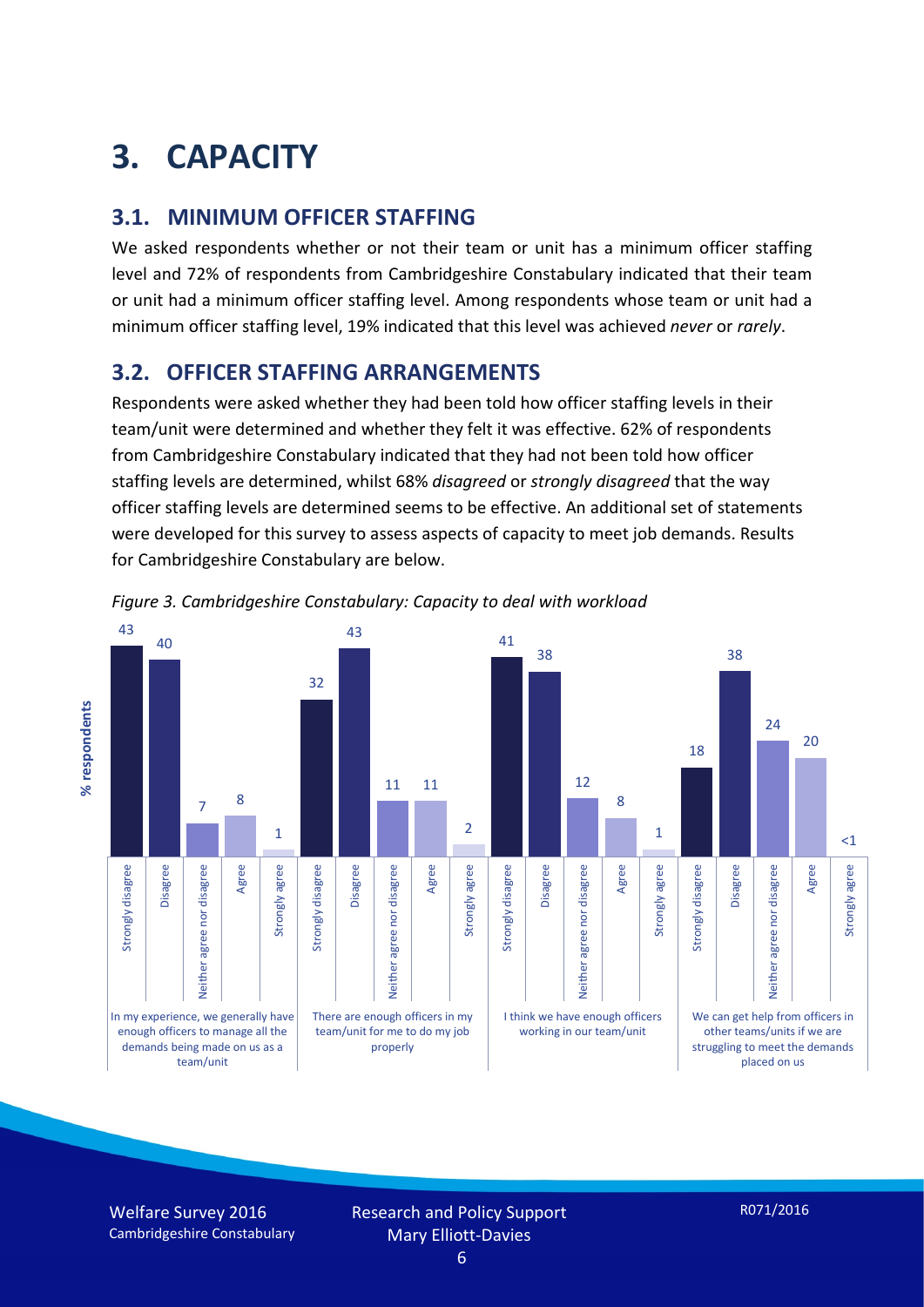## **4. WORK PATTERNS**

#### **4.1. SHIFTS**

Respondents were invited to indicate which of broad shift patterns they typically worked (indicated in Figure 4) and, to the nearest hour, how long their shifts are supposed to last.

0% of respondents from Cambridgeshire Constabulary reported their formal shift duration was more than the 8- 10 hours advised by the Health and Safety Executive<sup>[vii](#page-15-6)</sup> and the Police Negotiating Board.<sup>[viii](#page-15-7)</sup>

#### *Figure 4. Cambridgeshire Constabulary: Shift rotation*



#### **4.2. SINGLE CREWING**

Among respondents from Cambridgeshire Constabulary, for whom this item was applicable (*N*=*193*), 61% reported being single crewed either *often* or *always* over the previous 12 month period, this can be compared with 73% of respondents from the national sample.

#### **4.3. BREAKS, REST DAYS AND ANNUAL LEAVE**

60% of respondents from Cambridgeshire Constabulary were *never* or *rarely* able to take their full rest break entitlement, and 84% reported having had two or more rest days cancelled in the previous 12 month period.

19% of respondents from Cambridgeshire Constabulary told us that they have not been able to take their full annual leave entitlement in the previous 12 month period.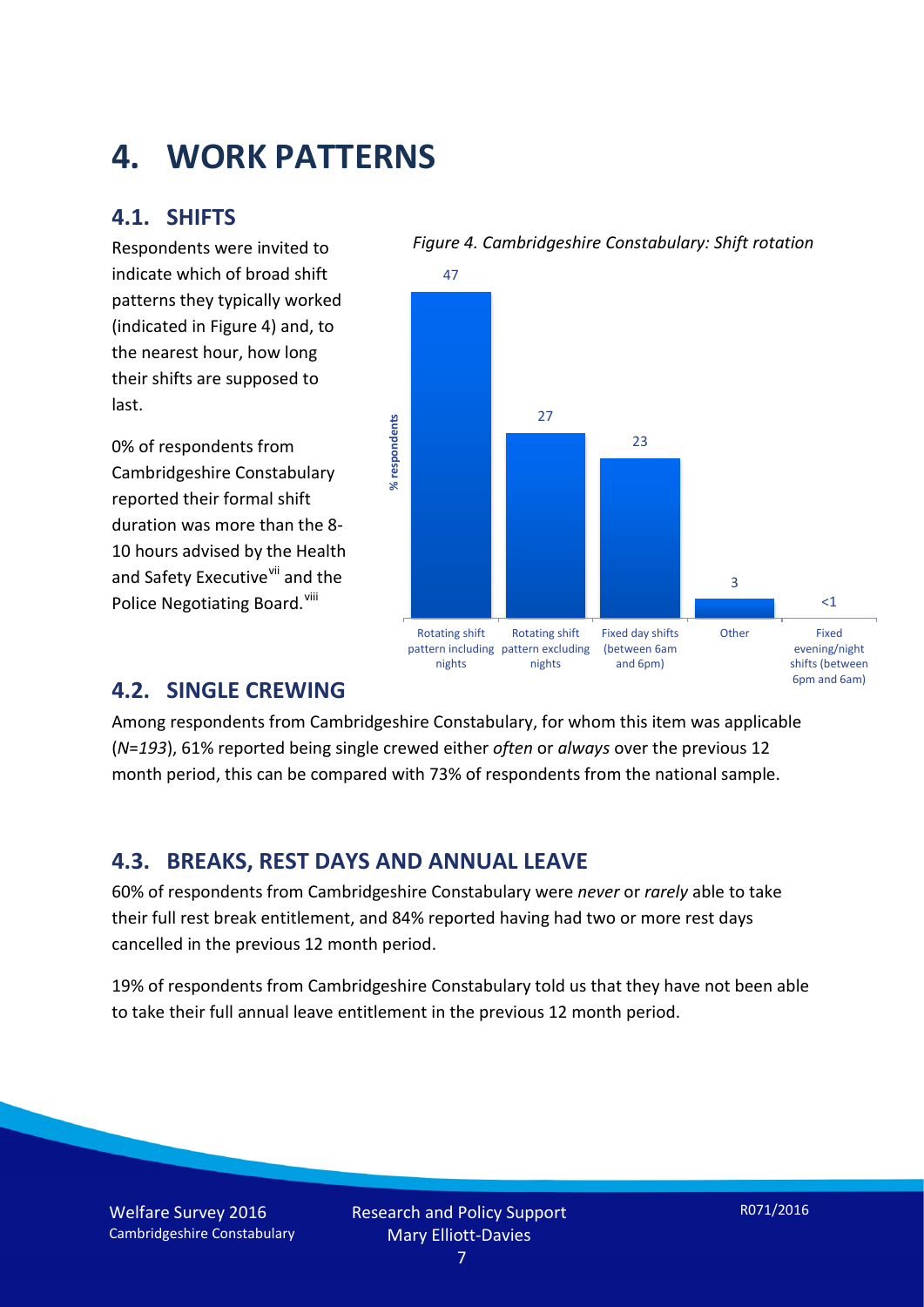# **5. MENTAL HEALTH AND WELLBEING**

#### **5.1. SINGLE ITEM INDICATOR**

A top-level broad overview of mental wellbeing was established using an item that asked respondents to indicate whether they had experienced feelings of stress, low mood, anxiety, or other difficulties with their health and wellbeing over the last 12 months.

77% of respondents from Cambridgeshire Constabulary indicated that they had experienced feelings of stress, low mood, anxiety, or other difficulties with their health and wellbeing over the last 12 months. 88% also indicated that these feelings were caused, or made worse by work.

#### **5.2. MENTAL WELLBEING**

Mental wellbeing can be broadly conceptualized as having two dimensions. The first concerns positive affect (i.e. pleasurable aspects of wellbeing such as feelings of optimism, cheerfulness, and relaxation). The second concerns psychological functioning (i.e. such as clear thinking, self-acceptance, personal development, competence, and autonomy).

To investigate mental wellbeing in more detail the two-dimensional structure of mental wellbeing described above was assessed using the short Warwick-Edinburgh Mental Wellbeing Scale.<sup>[ix](#page-15-8)</sup> The use of this scale, which has been widely used in a number of settings, helps us to measure the incidence of wellbeing in the police in a reliable way, allowing credible comparisons. The scale asks individuals to rate their experience during the last two weeks for seven positively framed statements. Findings for the items for the short Warwick-Edinburgh Mental Wellbeing Scale for Cambridgeshire Constabulary are presented in Figure 5 alongside those for the general public.

#### **5.3. HELP SEEKING**

A question was applied to identify those who had ever **sought help** for feelings of stress, low mood, anxiety, or any other difficulties with mental health and wellbeing. Examples of sources of help were provided including GP, occupational health department, psychologist, therapist, and counsellor.

39% of Cambridgeshire Constabulary respondents had previously sought help for feelings of stress, low mood, anxiety or other difficulties with their mental health and wellbeing, of which 48% had done so within the last 12 months.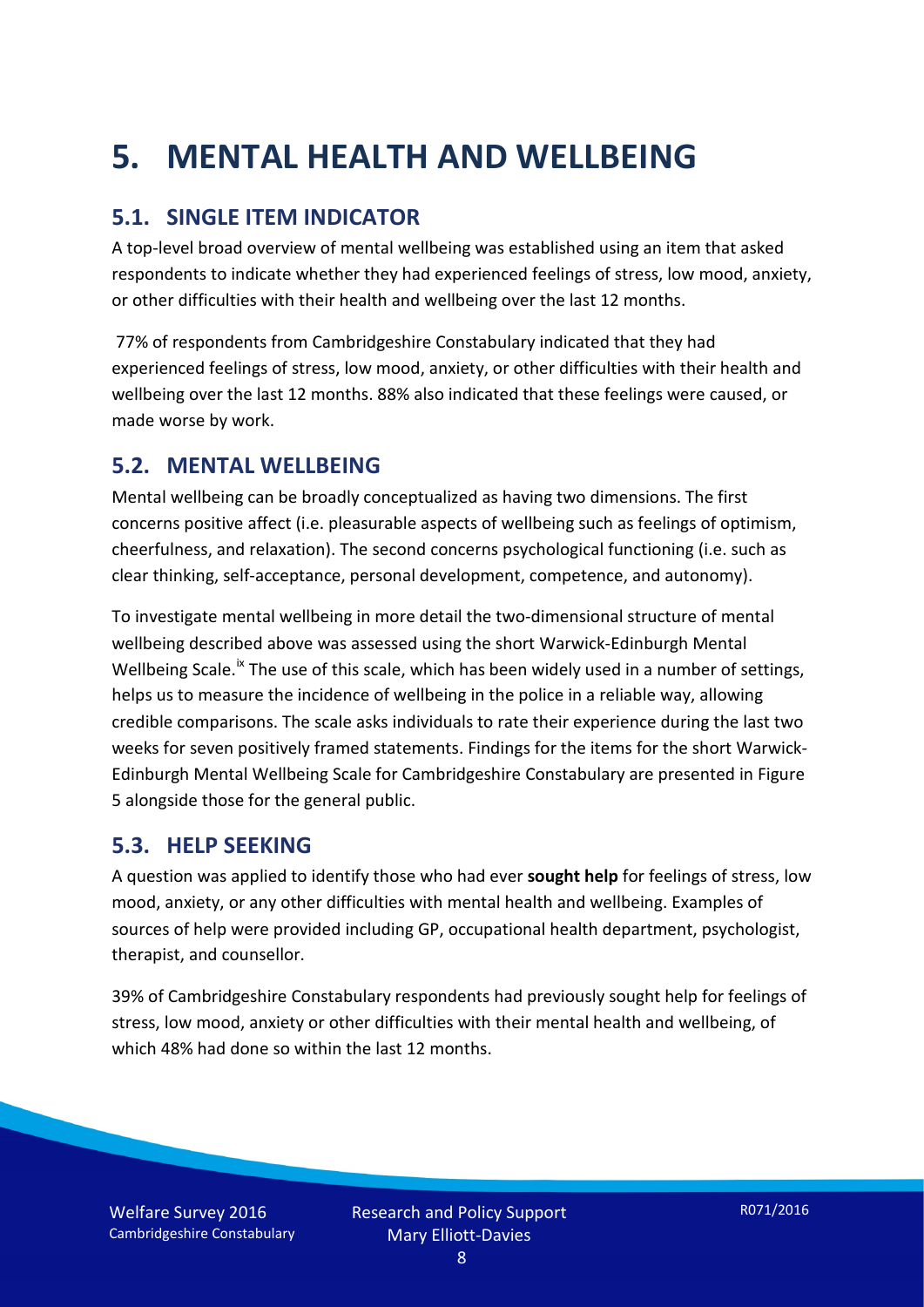



General Population: North West [England] Mental Wellbeing Survey (2012-23) Local Response: PFEW Welfare Survey (2016)

#### **5.4. STRESS**

Work related stress was measured using a single-item measure. 36% of respondents from Cambridgeshire Constabulary presented with a non-diagnostic case of work-related stress.<sup>[x](#page-15-9)</sup> Stress outside of work was assessed using an adaptation of the work-related stress measure. 9% of respondents from Cambridgeshire Constabulary presented with a non-diagnostic case of stress outside of work.

Welfare Survey 2016 Cambridgeshire Constabulary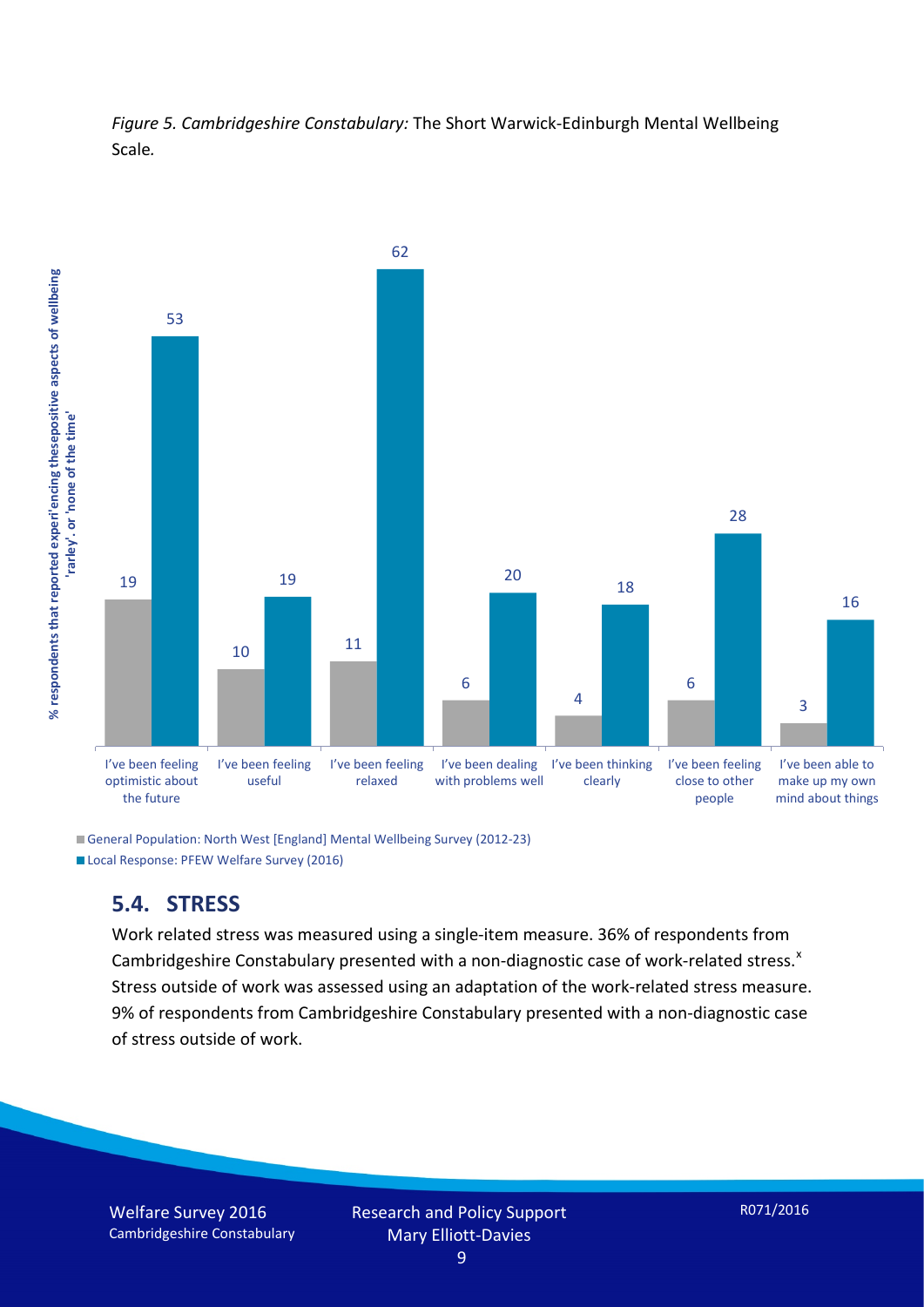# **6. ORGANISATIONAL SUPPORT: MENTAL HEALTH & WELLBEING**

Participants who indicated that they had sought help for difficulties with mental health and wellbeing were presented with additional questions concerning disclosure to a line manager.

#### **6.1. DISCLOSURE**

74% of respondents reported that they had disclosed seeking mental health and wellbeing support to their line managers.

#### **6.2. REASONS FOR NON-DISCLOSURE**

Respondents who did not disclose that they were seeking mental health and wellbeing support were asked to indicate why. Findings are presented in Figure 6 below. Respondents were able to cite as many reasons as applicable.





Reasons for non-disclosure

#### **D**Other

- I didn't want to be treated differently (in a negative way)
- I It wasn't affecting my work so I didn't feeli like I needed to
- I thought it would negatively affect my opportunities for promotion and/or specialisation
- I was worried that my other colleagues would find out

Welfare Survey 2016 Cambridgeshire Constabulary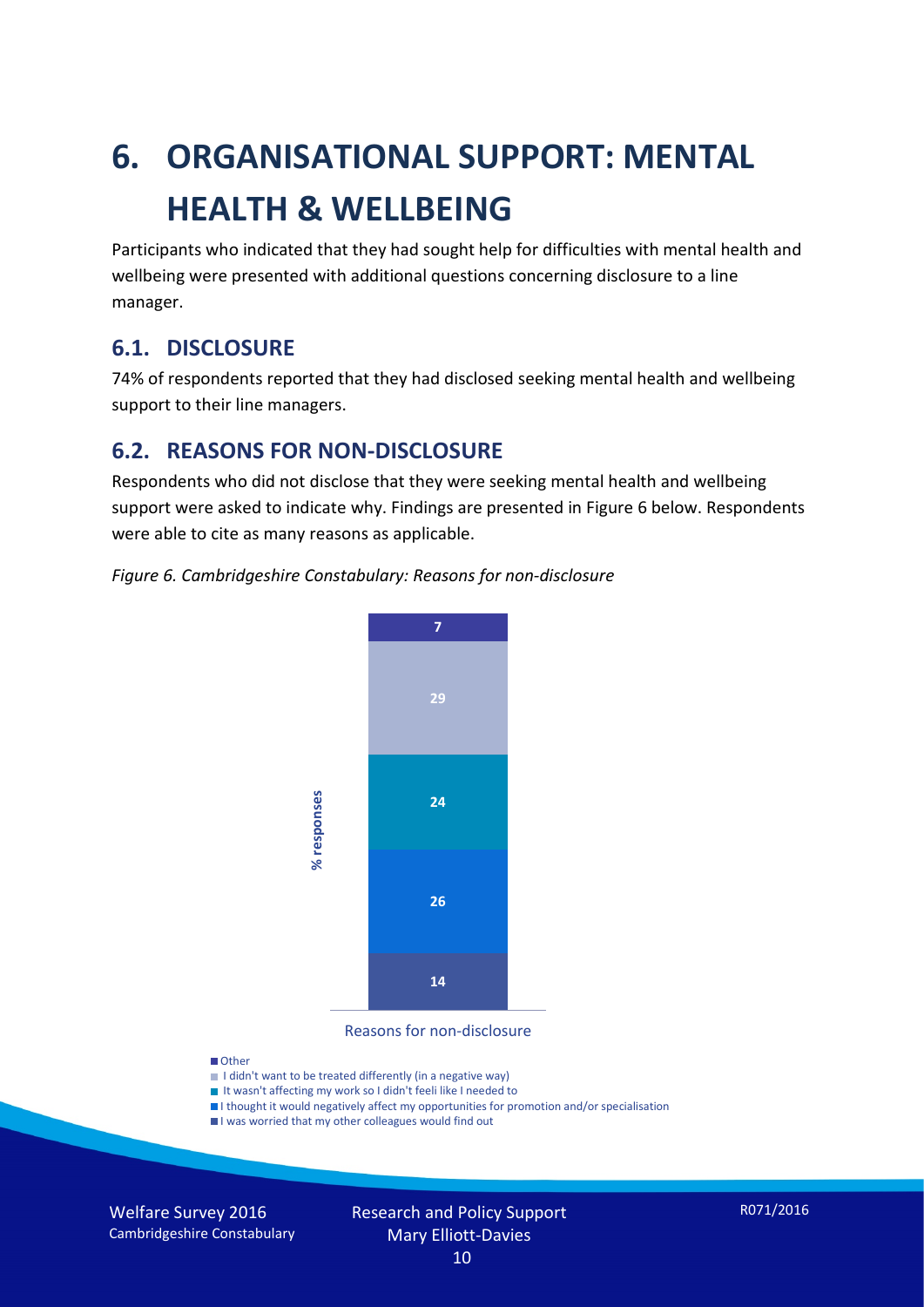#### **6.3. LOCAL ATTITUDES TO MENTAL HEALTH AND WELLBEING**

All respondents were asked about the attitude of the police service towards mental health and wellbeing. Nationally, these were found to be fairly negative. Figure 7 below shows the perception reported by respondents from Cambridgeshire Constabulary.



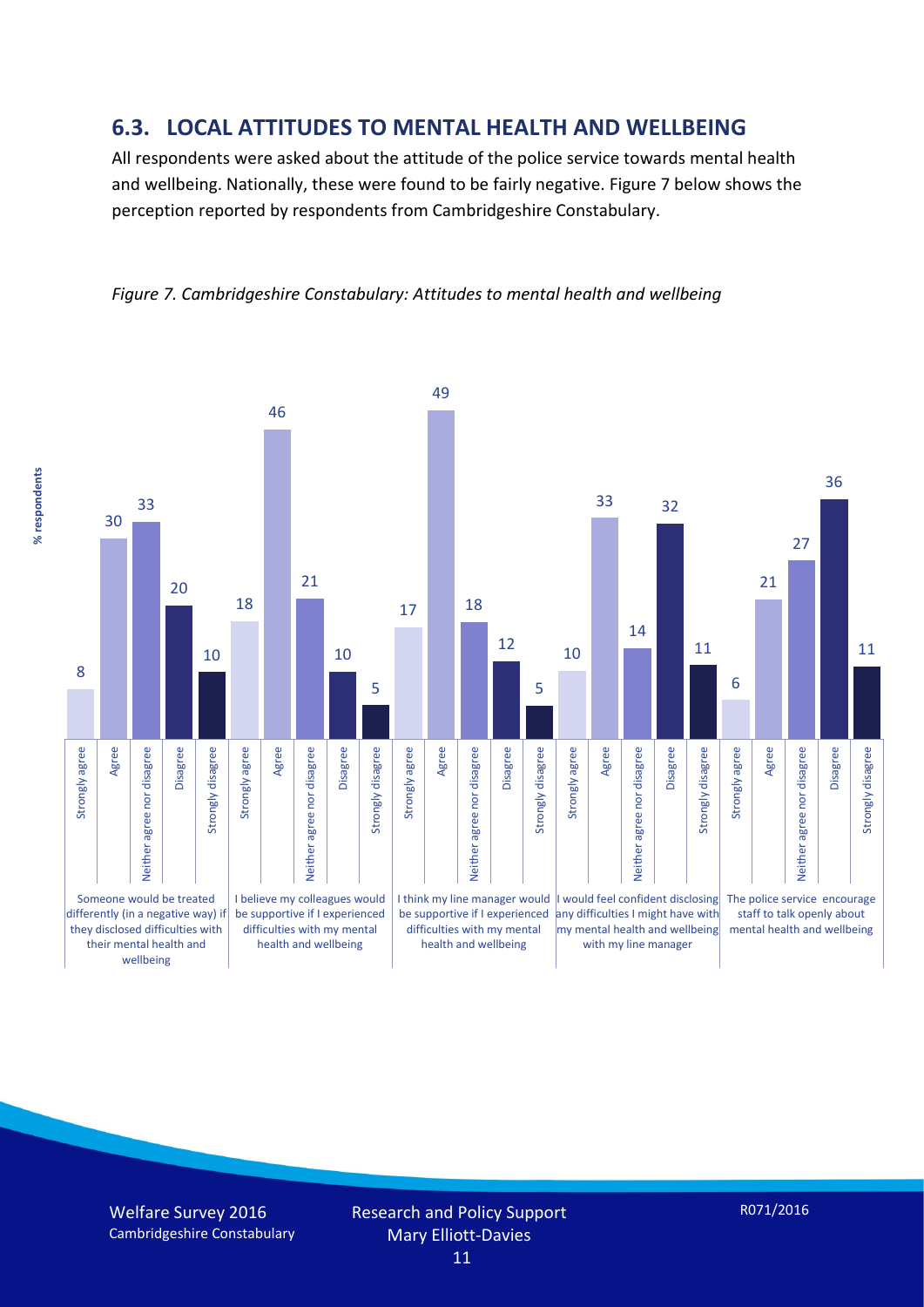# **7. ABSENCE BEHAVIOUR**

## **7.1. ABSENCE**

53% of respondents from Cambridgeshire Constabulary reported one or more days of sickness absence and 21% of respondents indicated that at least one day of their sickness absence was attributable to stress, depression, or anxiety.

### **7.2. PRESENTEEISM AND LEAVEISM**

Presenteeism is the act of attending work while ill. This has been shown to be associated with subsequent health decline, particularly in relation to burnout. $^{x_i}$  and can to lead to elevated absenteeism.<sup>[xii](#page-16-1)</sup> Moreover, evidence suggests that presenteeism can compound the effects of the initial illness and negatively influence job satisfaction, resulting in negative job attitudes and withdrawal from work.<sup>[xiii](#page-16-2)</sup>

Leaveism is a recently coined term to describe hidden sickness absence and work undertaken during rest periods including using allocated time off such as annual leave entitlements to take time off when they are in fact unwell. Findings for Cambridgeshire Constabulary are presented in Figure 8 below.



#### *Figure 8. Cambridgeshire Constabulary: Absence behaviours*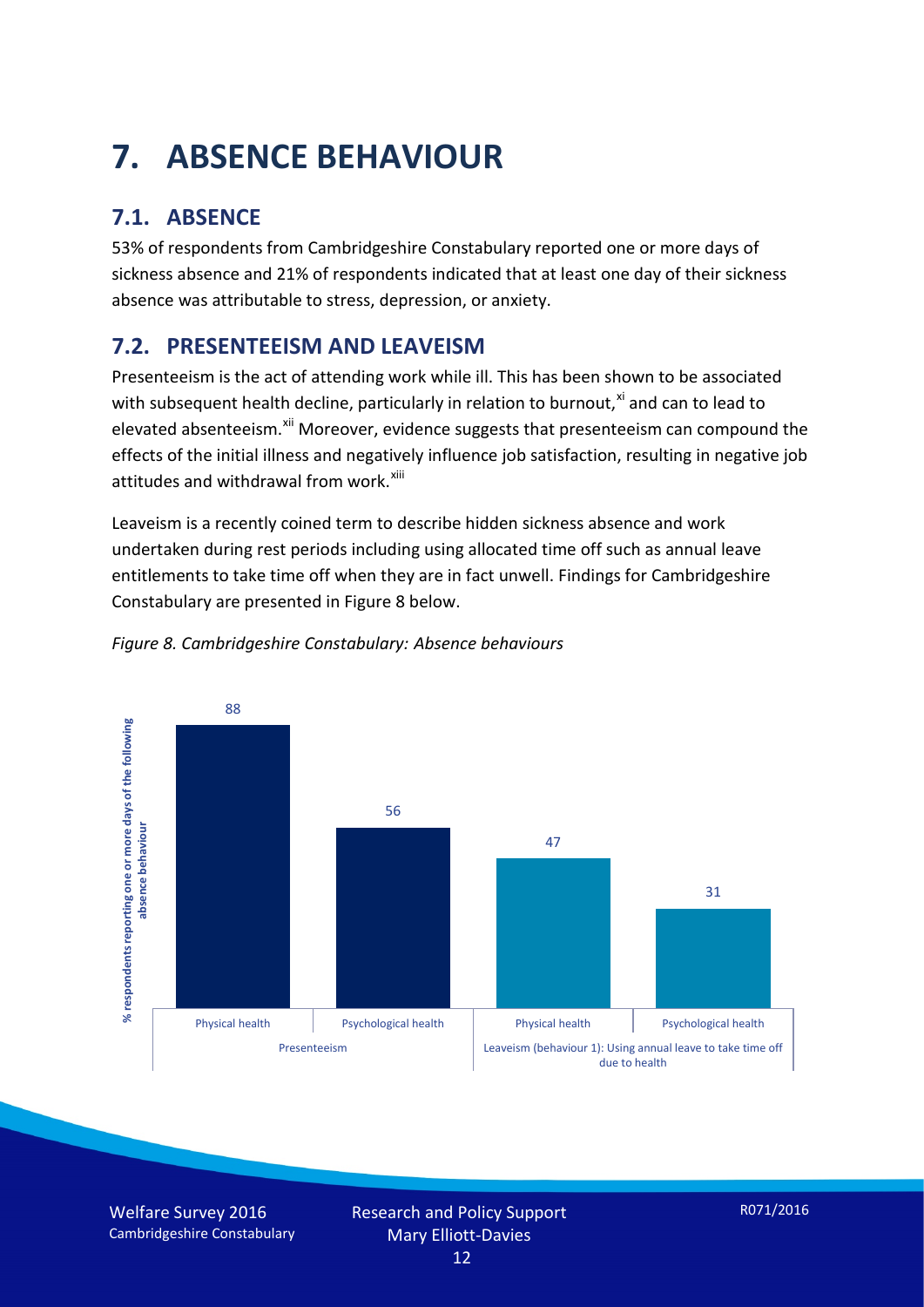# **8. ACCIDENTS, VIOLENCE AND INJURIES**

#### **8.1. VIOLENCE**

% respondents **% respondents** Verbal and physical violence was assessed using four questions regarding how often officers received verbal insults, verbal threats, unarmed physical attacks, and attacks with a weapon from members of the public over the previous 12 months. Findings are presented in Figure 9 below.

*Figure 9. Cambridgeshire Constabulary: Frequency of verbal and physical violence from members of the public*

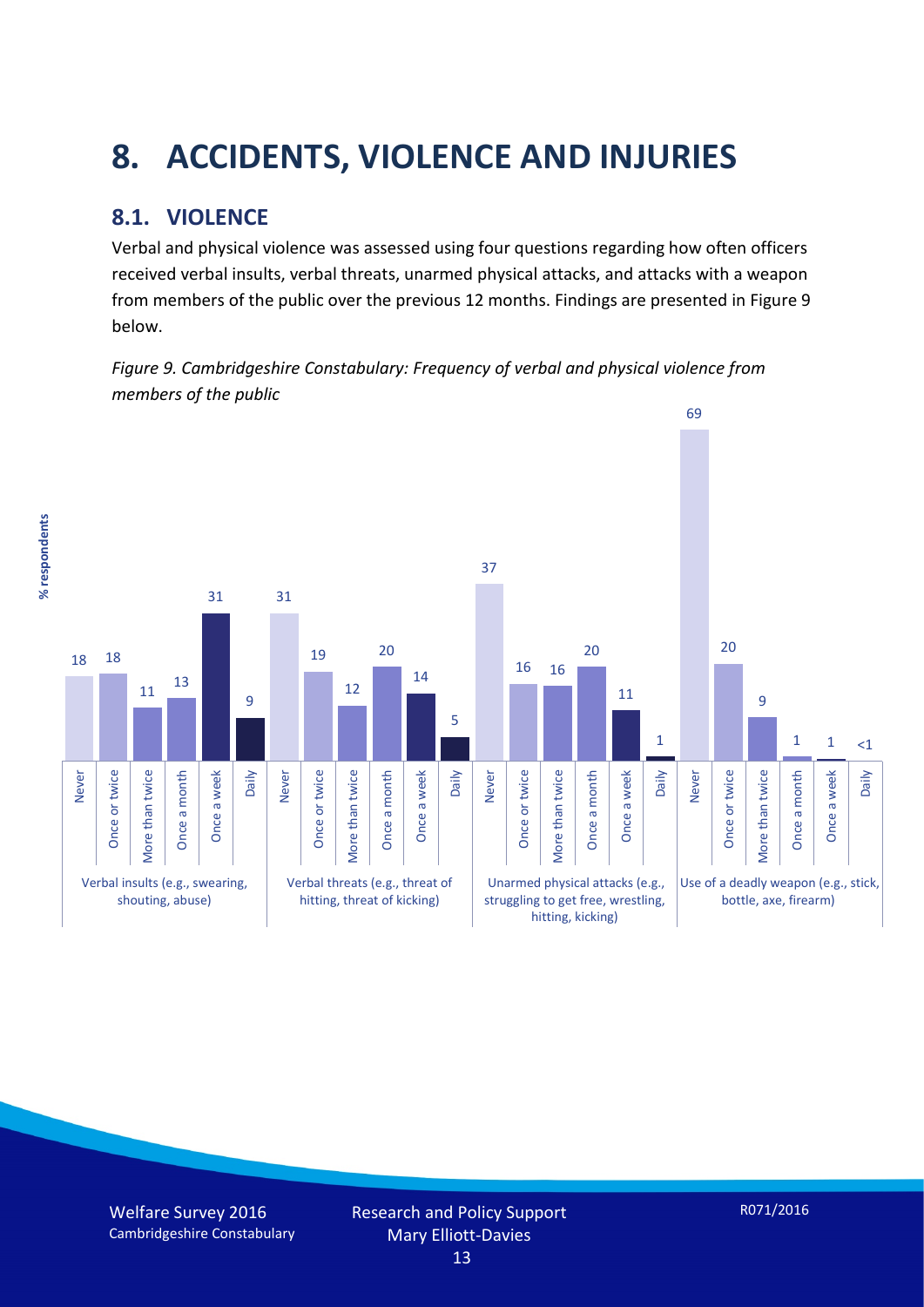#### **8.2. INJURIES DUE TO ACCIDENTS AND VIOLENCE**

14% of Cambridgeshire Constabulary respondents reported that they had suffered one or more injuries that required medical attention as a result of **work-related violence** in the last year – losing more than 47 days in sickness absence. Whilst 22% of Cambridgeshire Constabulary respondents also reported that they had suffered one or more injuries that required medical attention as a result of **work-related accidents** in the last year – losing more than 165 days in sickness absence.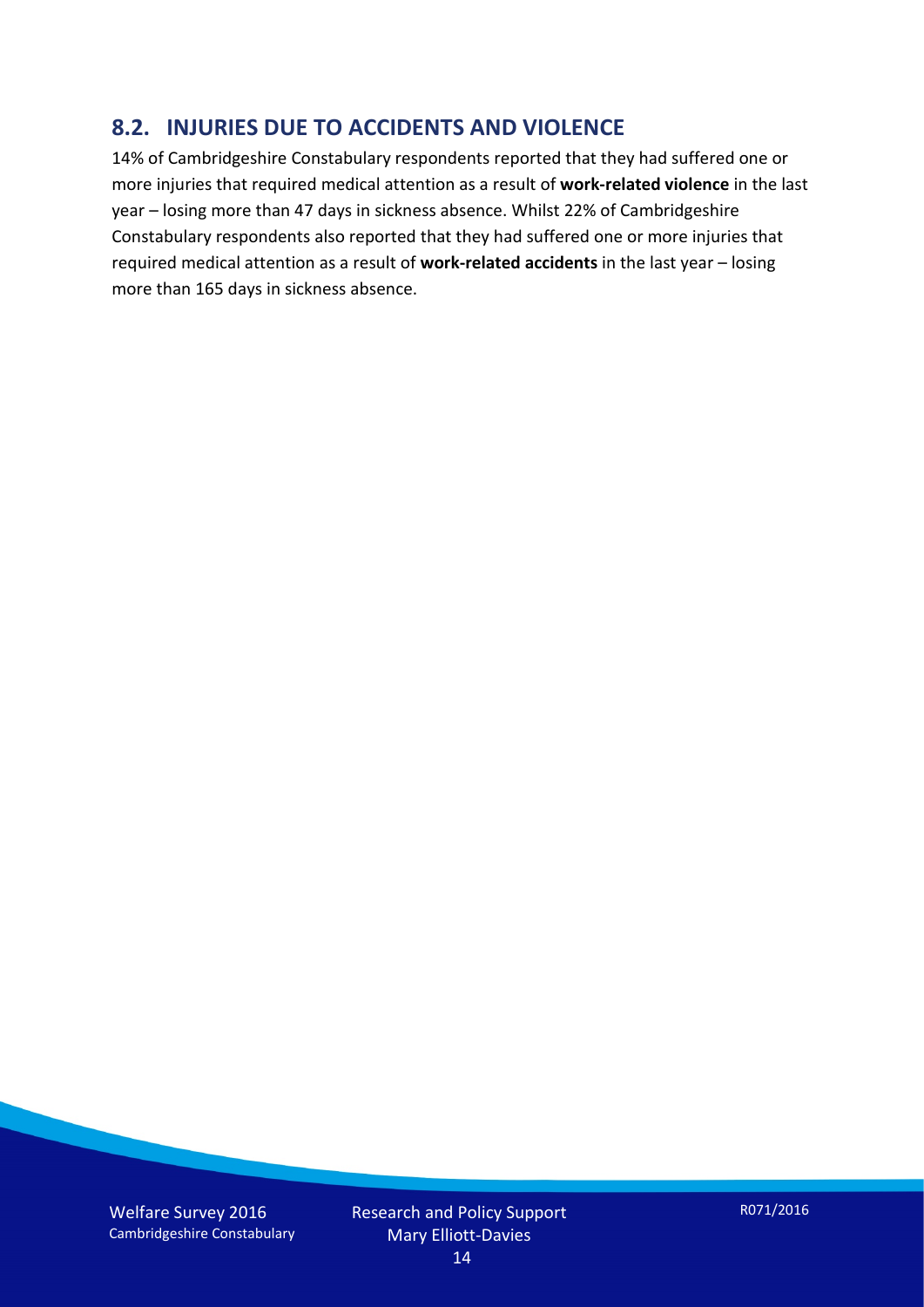## **9. Notes for JBBs**

Additional findings from the 2016 welfare survey are available on request from the Research and Policy department.

The findings of the survey can also be broken down in more detail in terms of different demographic groups, such as rank, role or length of service. However please be aware that we can only go into a certain level of detail with this demographic data in order to preserve respondents' confidentiality.

JBBs wishing to obtain further information can contact Mary Elliott-Davies [\(mary.elliott](mailto:mary.elliott-davies@polfed.org)[davies@polfed.org\)](mailto:mary.elliott-davies@polfed.org) to discuss their requirements. The Research and Policy Department only has one member of staff responsible for these data requests therefore please bear this in mind when contacting the team.

All other interested parties should speak to their local JBB in the first instance.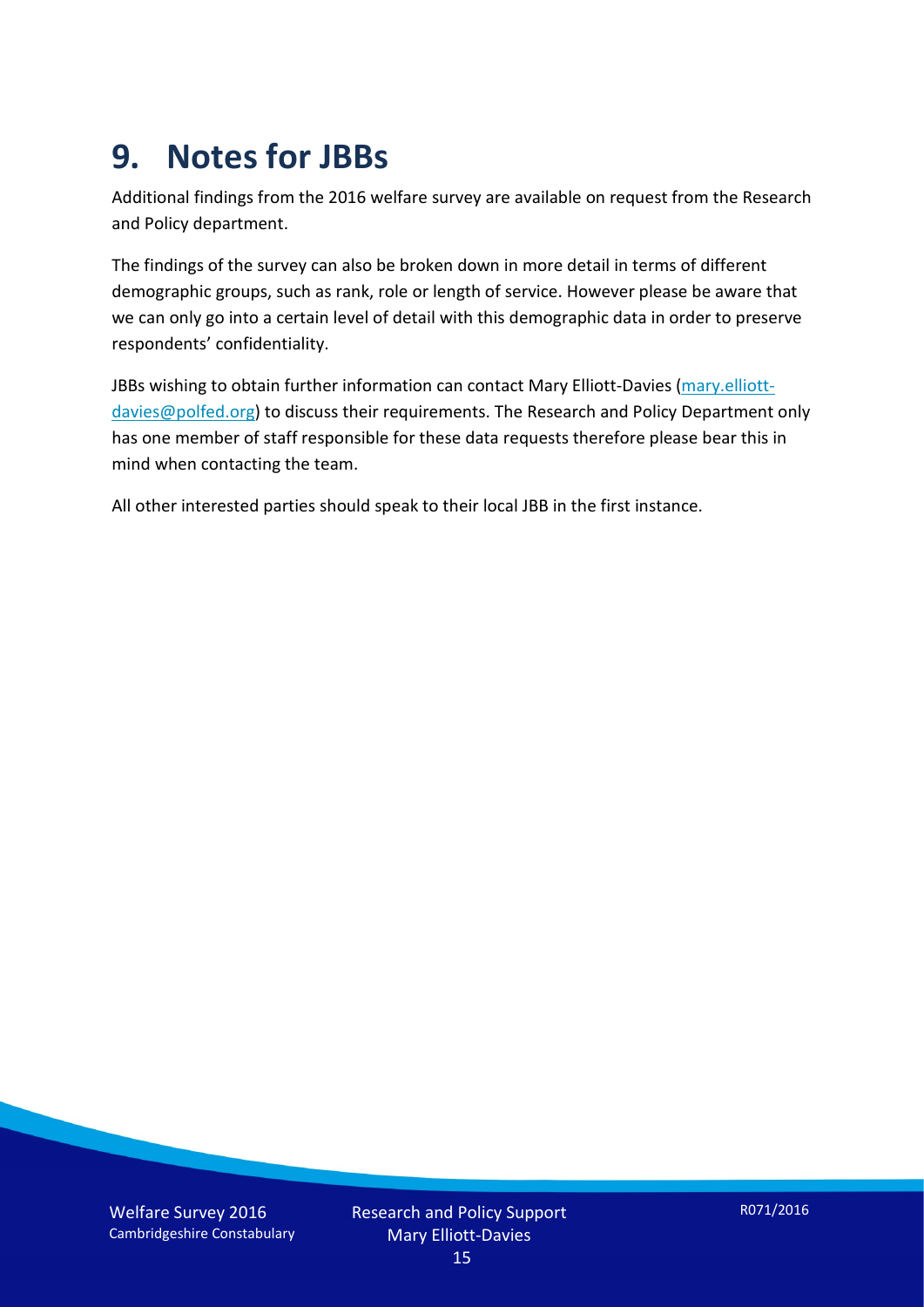# **10. REFERENCES**

<span id="page-15-0"></span>i National Audit Office (2015). Financial Sustainability of Police Forces in England and Wales. Retrieved September 12, 2016, fro[m https://www.nao.org.uk/wp](https://www.nao.org.uk/wp-content/uploads/2015/06/Financial-sustainability-of-police-forces.pdf)[content/uploads/2015/06/Financial-sustainability-of-police-forces.pdf](https://www.nao.org.uk/wp-content/uploads/2015/06/Financial-sustainability-of-police-forces.pdf)

<span id="page-15-1"></span><sup>ii</sup> Home Office (2010). Police Service Strength: England and Wales, 31 March 2010. Retrieved September 12, 2016, from [https://www.gov.uk/government/uploads/system/uploads/attachment\\_data/file/115745/hosb1410](https://www.gov.uk/government/uploads/system/uploads/attachment_data/file/115745/hosb1410.pdf) [.pdf](https://www.gov.uk/government/uploads/system/uploads/attachment_data/file/115745/hosb1410.pdf)

<span id="page-15-2"></span><sup>iii</sup> Home Office (2016). Police Workforce, England and Wales, 31 March 2016. Statistical Bulletin 05/16. Retrieved September 12, 2016, fro[m https://www.gov.uk/government/statistics/police](https://www.gov.uk/government/statistics/police-workforce-england-and-wales-31-march-2016)[workforce-england-and-wales-31-march-2016](https://www.gov.uk/government/statistics/police-workforce-england-and-wales-31-march-2016)

<span id="page-15-3"></span><sup>iv</sup> Elliott-Davies, M., Donnelly, J., Boag-Munroe, F., & Van Mechelen, D. (2016). 'Getting a battering' The perceived impact of demand and capacity imbalance within the Police Service of England and Wales: A qualitative review. The Police Journal, 89, 2, 93-116.

<span id="page-15-4"></span><sup>v</sup> Cousins, R., Mackay, C., Clarke, S., Kelly, C., Kelly, P., & McCaig, R. (2004). 'Management Standards' and work-related stress in the UK: Practical development. *Work & Stress, 18*, 113–136; Mackay, C., Cousins, R., Kelly, P., Lee, S., & McCaig, R. (2004). 'Management Standards' and work-related stress in the UK: Policy background and science. *Work & Stress, 18*, 91–112.

<span id="page-15-5"></span>vi Edwards, J., & Webster, S. (2012). Psychosocial risk assessment: Measurement invariance of the UK Health and Safety Executive's Management Standards Indicator Tool across public and private sector organizations. *Work & Stress, 26*, 130–142

<span id="page-15-6"></span>vii HSE.(2006).Managing shift work: *Health and Safety Guidance*. HSE Books, HSG256, ISBN 9780717661978, Crown Copyright.

<span id="page-15-7"></span>viii Home Office. (2010). Guidance on Variable shift arrangements for police officers [PNB circular] 016-2010.

<span id="page-15-8"></span><sup>ix</sup> Stewart-Brown, S., Tennant, A., Tennant, R., Platt, S., Parkinson, J., & Weich, S. (2009). Internal construct validity of the Warwick-Edinburgh Mental Well-being Scale (WEMWBS): A Rasch analysis using data from the Scottish Health Education Population Survey. *Health and Quality of Life Outcomes, 7*: 15.

<span id="page-15-9"></span>x Smith, A., Johal, S., Wadsworth, E., Davey Smith, G., & Peters, T. (2000). The Scale of Perceived Stress at Work: The Bristol Stress and Health at Work Study. Contract Research Report 265/2000. Sudbury: HSE Books.